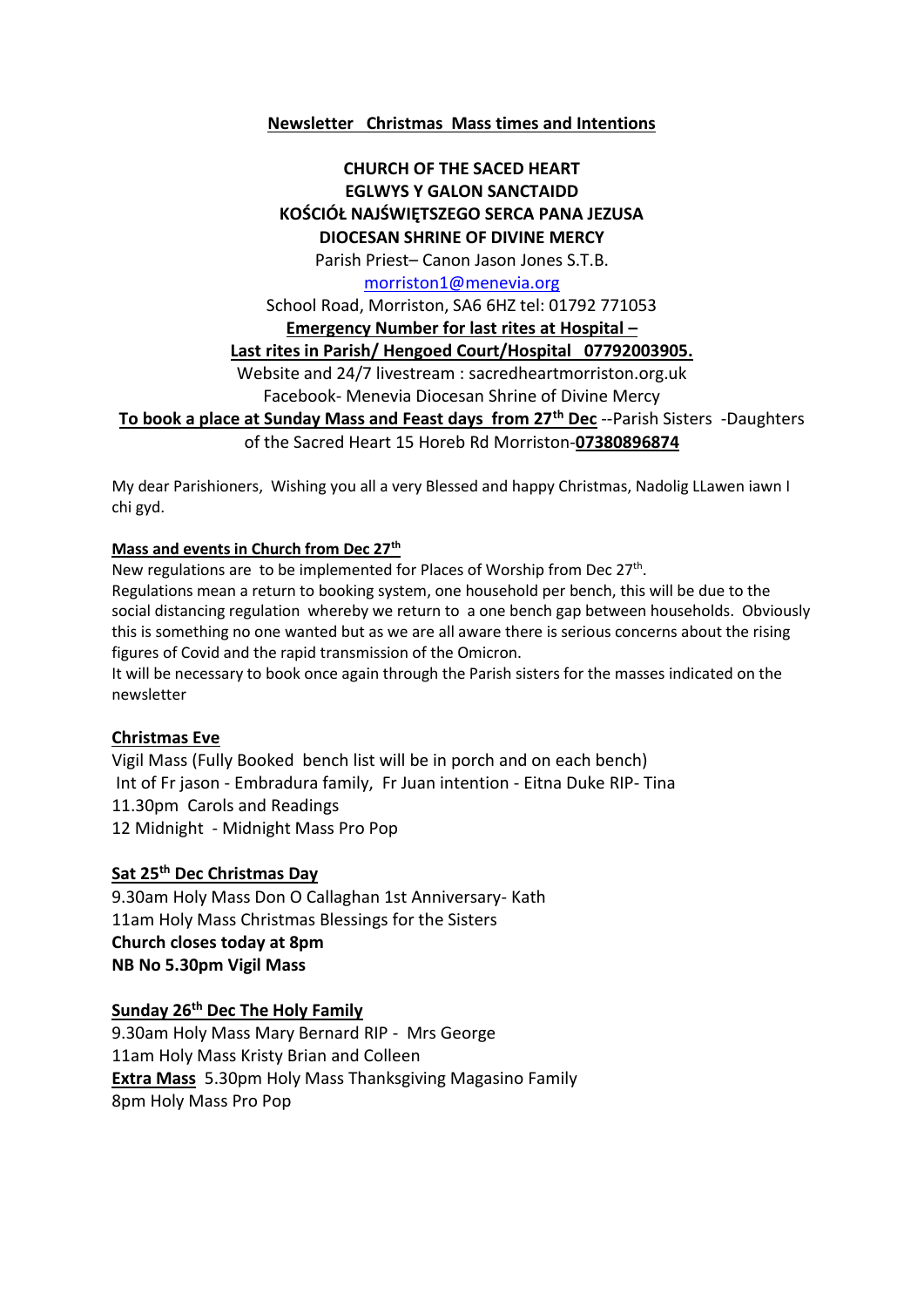# **Christmas Week Please be mindful of new restrictions in place from 27th Dec**

Please Note 10.30am morning Mass Mon – Fri inclusive Church open at 10am During this period there will be a novena of Masses to remember all our deceased family and Friends on the November Dead List

Mon 27<sup>th</sup> Holy Mass 10.30am Sr Eileen Lambert - J George. 7.30pm Holy Mass NDL

Tue 28<sup>th</sup> Holy Mass 10.30am Int of M.C. Pitson 6.15pm Legion of Mary Venue TBC due to Social distancing Measures 7.30pm NDL

Wed 29 Holy Mass 10.30am Gordon Hanford Anv - Phillip 6.30pm Holy Hour with Carols readings and Benediction 7.30pm Holy Mass NDL

Thursday 30 10.30am Holy Mass Francis Louis Sr Jaqi 7.30pm Holy Mass NDL

Friday 31 Dec 10.30am Holy Mass Sr Margaret Lambert Birthday Blessings J George

## **New Years eve Book with the Sisters**

6.30pm Holy Hour with Te Deum and Benediction 7.30pm Holy Mass NDL + Jackie RIP Anne Coombes

## **Mary Mother of God New Years Day 1st Saturday- Book with the Sisters**

Holy Hour 11am with Veni Creator for 2022 Holy Mass 12 noon 1) Int of Andrea and Anthony ,2) Fr Juan - NDL

# **2 nd January 2nd Sunday after Christmas - Book with the Sisters**

5.30m Thelma Afable- Leni, 9.30am Deceased Lambert Family- Mrs George , 11am NDL, 1pm Latin EF Pro Pop, -Book with the Latin Mass coordinator Elaine Sharpling 8 pm 40<sup>th</sup> Day Dossa RIP

| <b>Readers for Christmas</b> | <b>Readers for Holy Family</b> |
|------------------------------|--------------------------------|
| 5.30PM Mer                   | 9.30AM Mygnon                  |
| Midnight Kevin               | 11am jo Regan                  |
| 9.30am Stacey                | 5.30pm                         |
| 11am Lizel                   | 8pm Olivia                     |
|                              |                                |

Cleaner Christmas - Professional sponsored by Kathryn